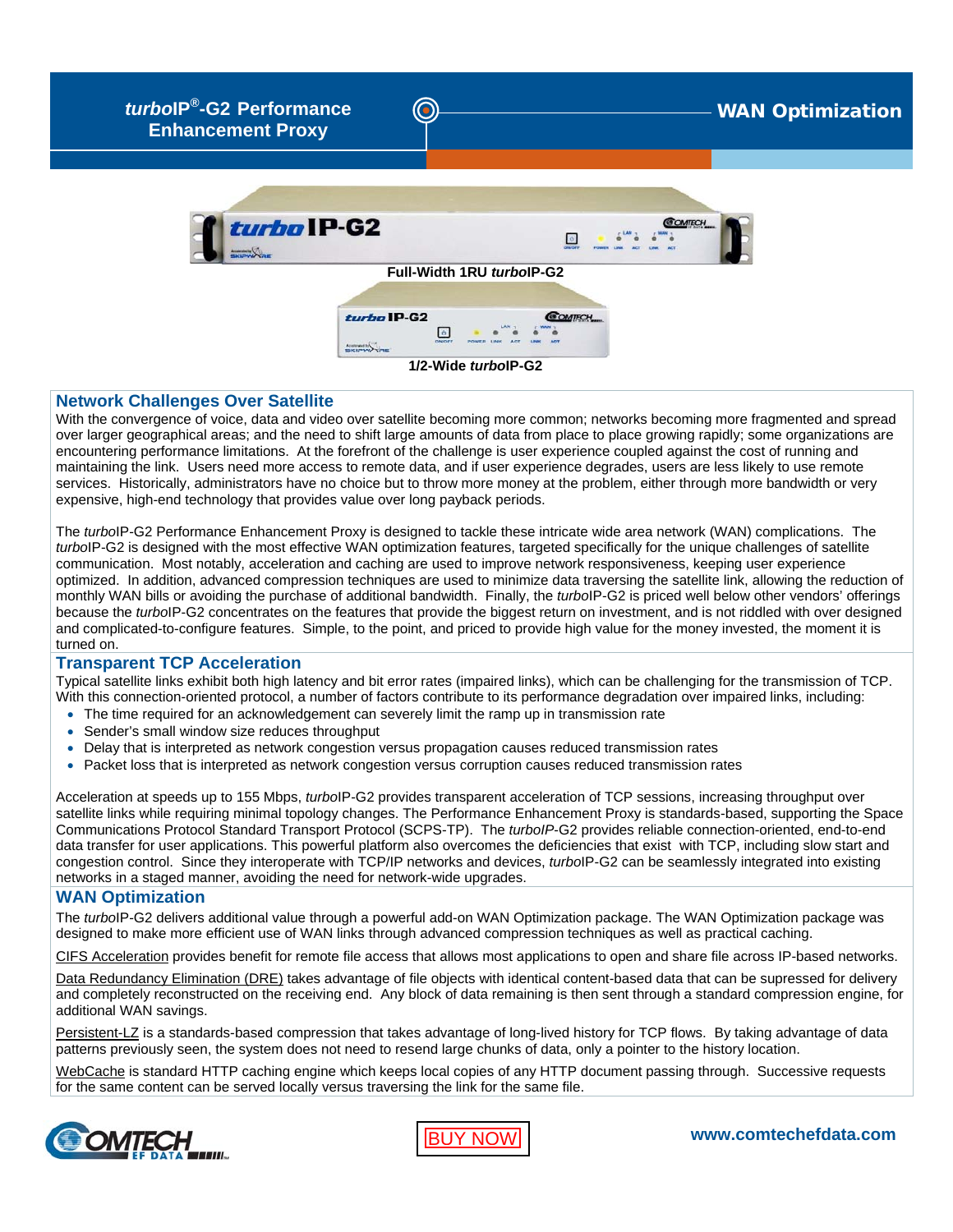## **Security Aware**

*turbo*IP-G2 meets strong security requirements for cached data by providing an optional secure erase hard drive technology, allowing for deeper storage and history buffers, while maintaining guaranteed security of stored data.

## **Key Features**

## **Implements Open Standards**

- SCPS-TP May 1999
- ISO standard (15893)
- CC SDS standard (714.0-B-1)
- MIL-STD (MIL-STD-2045-44000)
- RFCs 768, 793, 1122 & 1323

## **IPv4/IPv6 Acceleration and Management**

• IPv6 traffic acceleration and box management will be necessary as networks around the world are transitioned to Internet Protocol, Version 6.

## **Selective Acceleration (U.S. patent 6,937,560)**

- This powerful feature provides a method of Quality of Service (QoS) for IPv4 datagrams that are received on the local area network (LAN) interface and forwarded to the wide area network (WAN) interface.
- Rules are established to control the processing, including acceleration, compression and filtering for all IP packets. Up to 255 rules can be established. Rule parameters can include source and destination IP address and mask, protocol (TCP, UDP or any), and TCP or UDP source and destination ports. Each rule is assigned 1 of 8 priority levels plus a maximum data rate.

## **Session Support**

- Up to 10,000 simultaneous accelerated sessions.
- Up to 40,000 memorized sessions, for idle session support, when sessions are started and left idle.
- Unlimited session bypass beyond 10,000. If 10,000 sessions are under acceleration, additional sessions will not be stopped, they simply bypass unaccelerated

### **Data and Header Compression**

• Data and header compression functionality is applicable to accelerated TCP traffic, and is enabled/disabled on a session-bysession basis. The compressibility of each segment payload is evaluated individually and only those payloads where the impacts would be beneficial are compressed. Enabling data and header compression on *turbo*IP-G2 can reduce both bandwidth and transmission time over wide area network links. If disabled, no sessions are compressed.

## **VLAN (802.1Q) and GRE Tunnel (RFC 2784) Support**

• Two widely used network protocol configuration and traffic types, VLAN and GRE tunnel acceleration support, provide more network usage efficiency increases.

#### **Intelligent Congestion Control**

• Optimized for real-world, mixed-loss environments; distinguishes data corruption from congestion-induced data loss, prevents unnecessary activation of congestion control mechanisms

#### **Automatic Window Scaling (RFC 1323)**

• A larger window size is recommended to improve TCP performance in network paths with large bandwidth, and large latency characteristics. By immediately opening the window size of a TCP transfer, TCP slow startup can be mitigated.

#### **Rate Pacing versus Dynamic Bandwidth Support**

- Rate Pacing mode meters out bursty traffic based on rate configured for WAN link, preventing channel congestion **OR**
- Dynamic Bandwidth or per connection mode ensures accelerated traffic optimization when multiple paths exist and those paths contain different bandwidths or delay characteristics

#### **Black Hole Detection & Recovery**

• Supports detection and forwarding of non-accelerated traffic to users that do not support the SCPS option

## **Path Maximum Transmission Unit (MTU) Discovery**

• Adjusts MTU per connection based on receipt of ICMP messages

#### **Tolerates packet reordering & Large Queues**

- Out-of-order packets not interpreted as lost packet
- Adjusts retransmission timeout (RTO) based on the round-trip time (RTT) to support large queues

## **Asymmetrical Route Management**

• Enables accelerated traffic to pass thru a different pair of *turbo*IP-G2 units in each direction (forward and return link)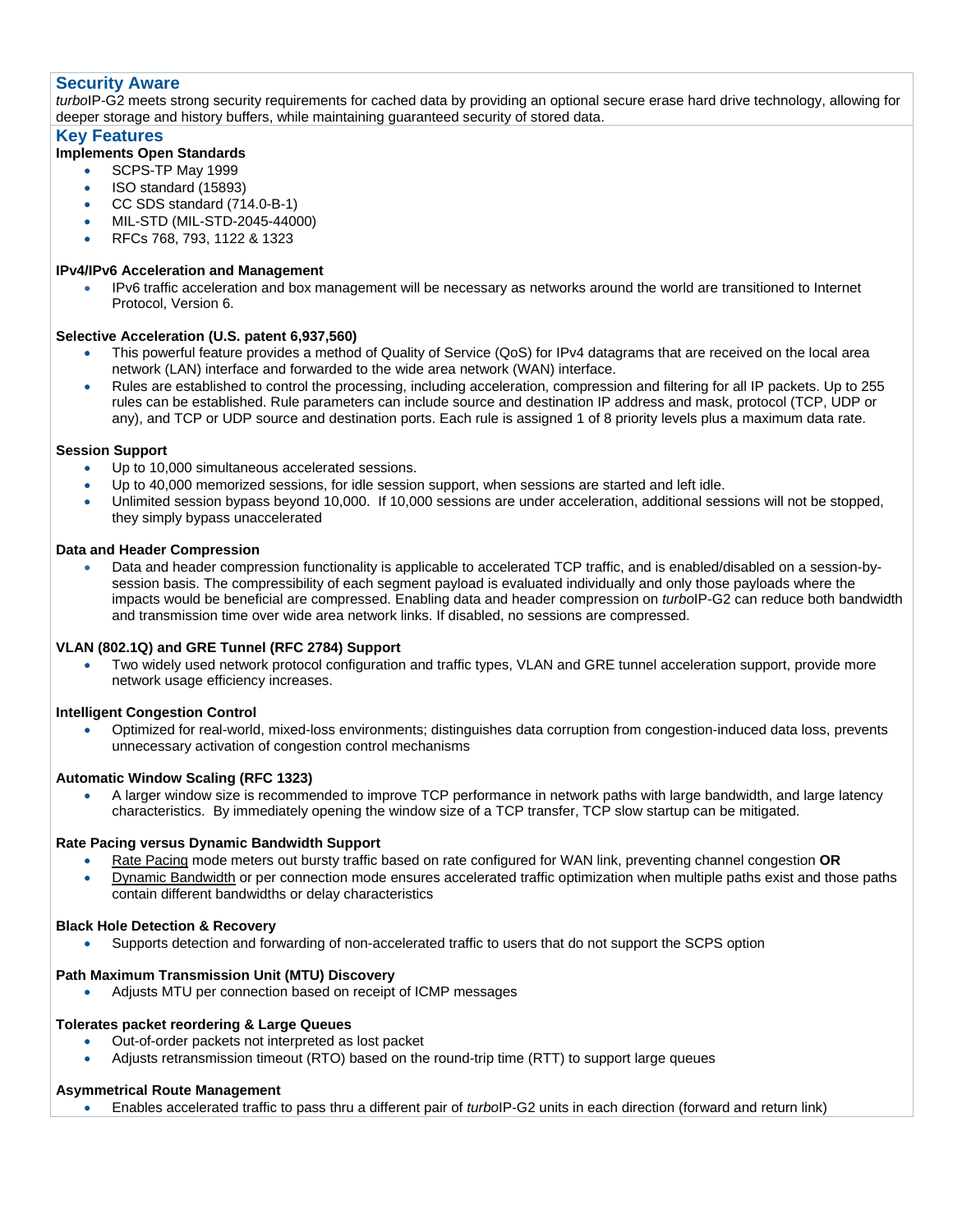#### **Dual OR Single Interface Mode with Policy-Based Routing**

• *turbo*IP-G2 can now be placed as network device hanging on edge of network, as opposed to in-line on uplink and/or downlink side, as shown below:



Enhancing the capability of *turbo*IP-G2 in the field is easy. Features that do not require additional hardware can be added on site, using FAST access codes purchased from Comtech EF Data.

## **Optional Fast Field Upgrades**

- 45 Mbps WAN rate
- 155 Mbps WAN rate
- WAN Optimization add-on package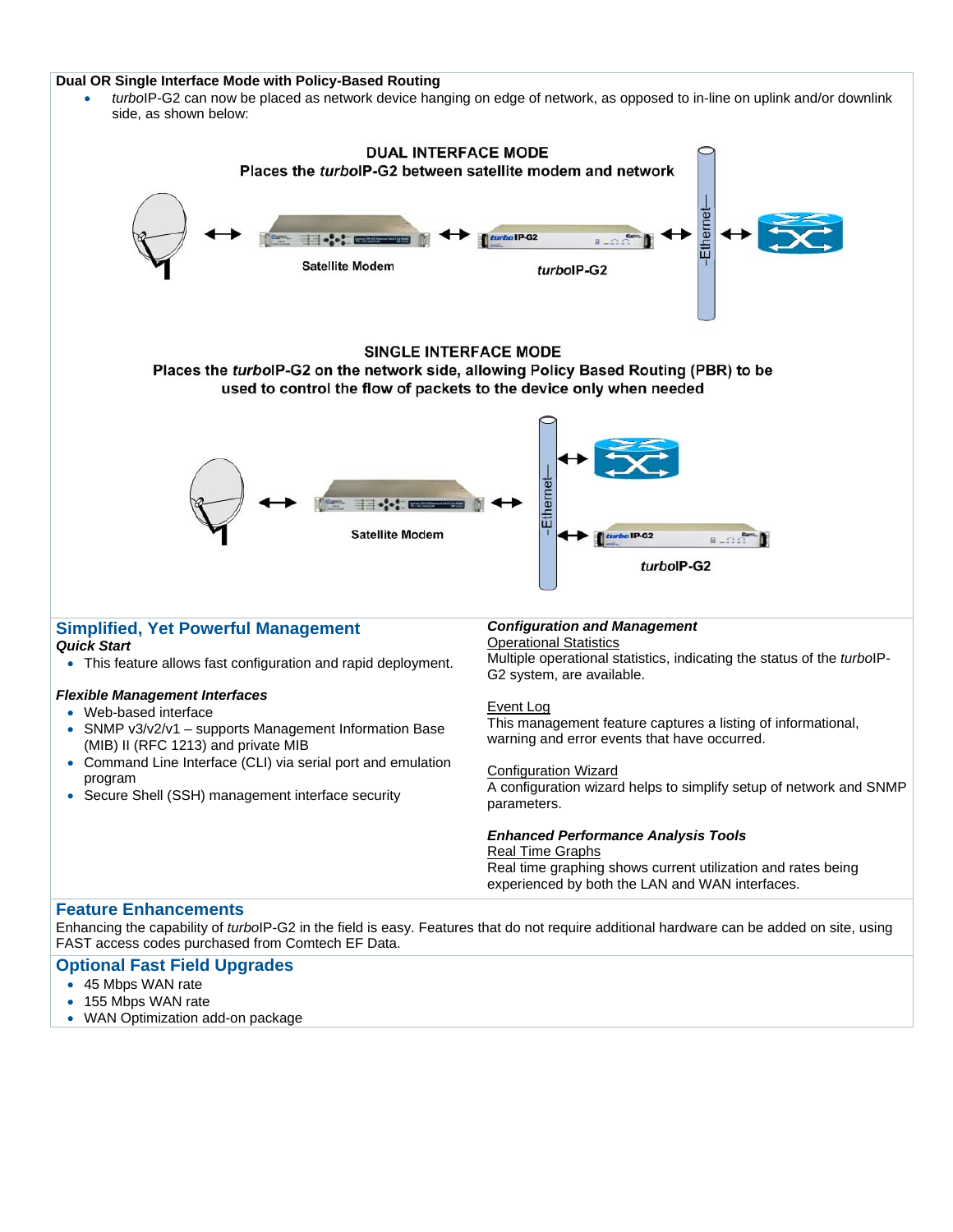## **Get Results**

The charts below illustrate the advantage of using *turbo*IP-G2 in a real network, with advanced WAN optimization features. The first chart illustrates a doubling effect of the effective throughput. With this type of gain, an operator can delay upgrading equipment and/or buying additional satellite bandwidth, which translates into operator cost savings. The second chart illustrates end user experience gains, as transfer times are greatly reduced and iterative fetch times are decreased, which translates to increased user experience.



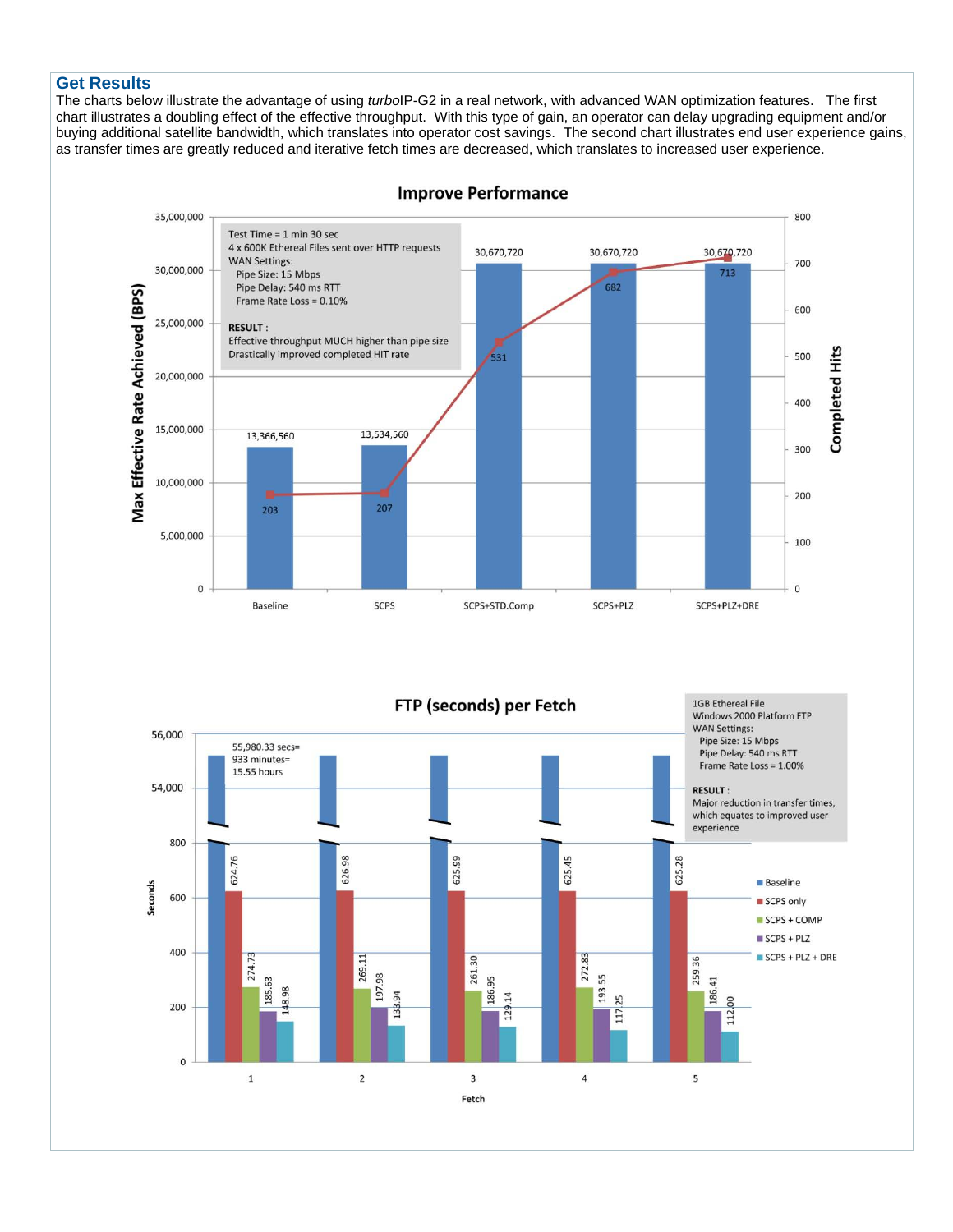# **Specifications**

| Rear Connectors (5)       | LAN, WAN, MGT (1 each): RJ-45,<br>10/100/1000Base-T Ethernet, auto-<br>sensing and auto-crossover<br>EIA-232 (CONSOLE)<br>AC power (IEC-320) |
|---------------------------|----------------------------------------------------------------------------------------------------------------------------------------------|
| <b>Front Panel Status</b> | Link and activity for LAN, WAN                                                                                                               |
| <b>LEDs</b>               | Power indication with on/off control                                                                                                         |
| Temperature               | Operating: $5^{\circ}$ to $60^{\circ}$ C                                                                                                     |
|                           | Storage: 0° to 75° C                                                                                                                         |
| Humidity                  | Operating: 5 to 90% @40° C, non-                                                                                                             |
|                           | condensing                                                                                                                                   |
| Vibration                 | Operating: 5 to 17 Hz, 0.1" double                                                                                                           |
|                           | amplitude displacement 17 to 500 Hz,                                                                                                         |
|                           | 1.5G acceleration peak-to-peak (max.)                                                                                                        |
| Shock                     | Operating: 15G acceleration peak                                                                                                             |
|                           | (1 ms duration)                                                                                                                              |
| Safety                    | EN-60950 (CE)                                                                                                                                |
| <b>EMC</b>                | FCC Part 15 Class B / EN55022-                                                                                                               |
|                           | EN55024 (CE)                                                                                                                                 |

#### **Chassis 1/2-Wide**

| Dimensions               | $1.68" \times 8.25" \times 15.3"$       |
|--------------------------|-----------------------------------------|
| (height x width x depth) | $(43 \times 210 \times 389 \text{ mm})$ |
|                          |                                         |
| Weight                   | < 7 lbs (3.2 kg)                        |
|                          |                                         |
| Power Supply             | 100 to 240 VAC, 50 to 60 Hz, 90 W       |
|                          | max.                                    |
|                          |                                         |
| Rack Kit                 | Fits into standard 19" rack             |
| <b>Optional Rack Kit</b> | Dual mount side-by-side or single left  |
|                          |                                         |
|                          | or single right configurations          |
| <b>Chassis Full-Wide</b> |                                         |
| Dimensions               | $1.73$ " x 16.75" x 12.3"               |
| (height x width x depth) | 44 x 425.45 x 312 mm)                   |
|                          |                                         |
| Weight                   | 8.5 lbs (3.86 kg)                       |
|                          |                                         |
| Power Supply             | 90 to 264 VAC, 47 to 63 Hz, 110 W       |
|                          | max.                                    |
|                          |                                         |







## Rear View 1/2-Wide *turbo*IP-G2 Dual Mounted in 19" Rack Mount Kit



Rear View Standard 19" *turbo*IP-G2



2114 West 7th Street, Tempe, Arizona 85281 USA Voice: +1.480.333.2200 ● Fax: +1.480.333.2540 ● Email: sales@comtechefdata.com

ઉ  $\mathsf{H}$ 

See all of Comtech EF Data's Patents and Patents Pending at http://patents.comtechefdata.com<br>Comtech EF Data reserves the right to change specifications of products described in this document at any time without notice and

document may differ from that published in other Comtech EF Data documents. Refer to the website or contact Customer Service for the latest released product information.